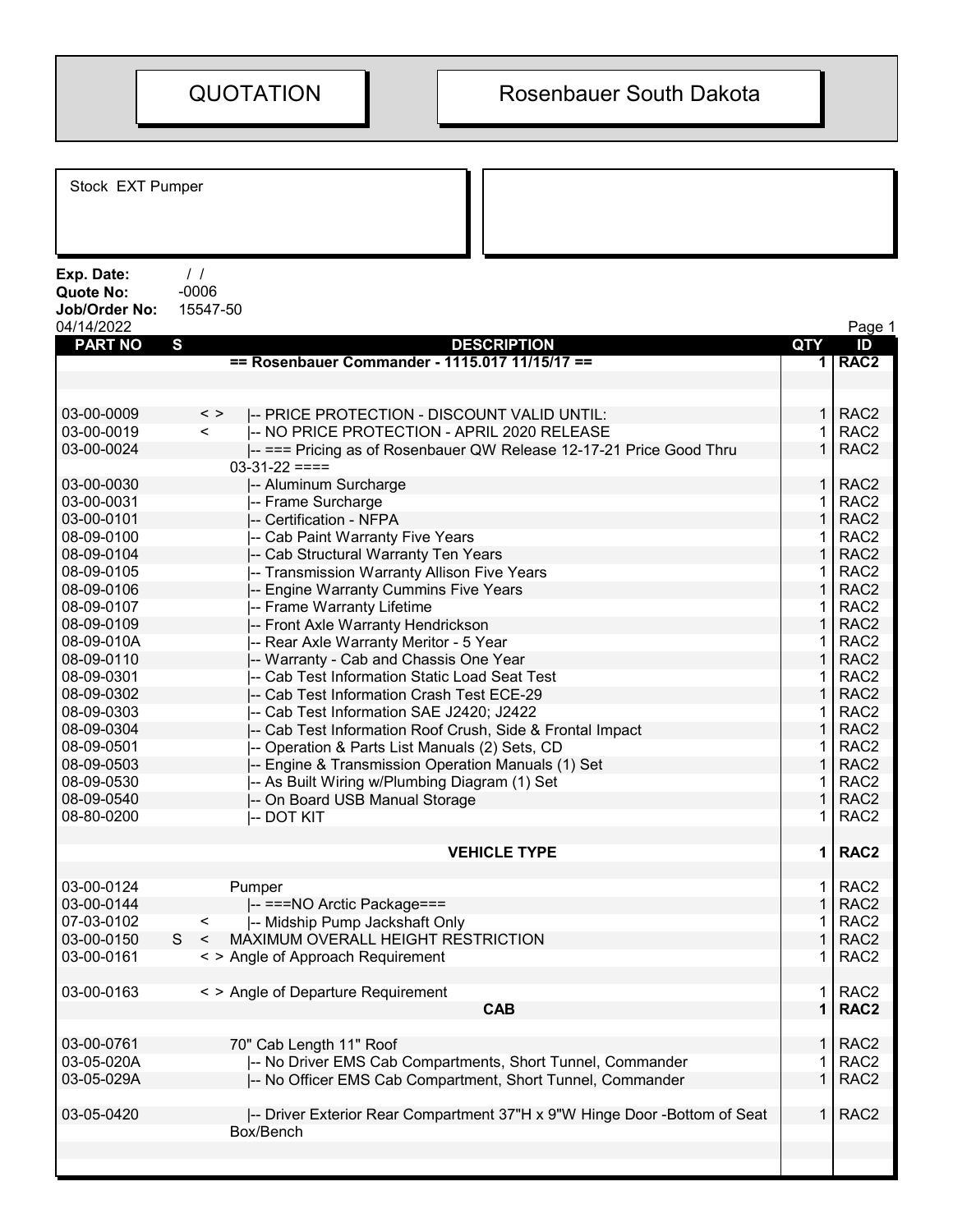| 04/14/2022          |                          |                                                                          |                | Page 2           |
|---------------------|--------------------------|--------------------------------------------------------------------------|----------------|------------------|
| S<br><b>PART NO</b> |                          | <b>DESCRIPTION</b>                                                       | QTY            | ID               |
| 03-05-0502          |                          | -- Driver Compartment Transverse                                         | 1.             | RAC <sub>2</sub> |
| 03-05-0551          |                          | -- Driver Exterior Rear Compartment - Chrome Handle                      | 1              | RAC <sub>2</sub> |
| 03-05-0430          |                          | -- Driver Rear Cab Compartment Manual Door Locks                         |                | RAC <sub>2</sub> |
| 05-01-5100          | $\,$                     | -- Driver Rear Compartment Interior Finish to Match Interior Cab Coating | 1              | RAC <sub>2</sub> |
| 08-00-2016          | $\geq$                   | I-- Driver Rear Compt Lighting LED Strip 36"                             | 1              | RAC <sub>2</sub> |
|                     |                          |                                                                          |                |                  |
| 03-05-0450          |                          | I-- Officer Exterior Rear Compt 37"H x 9"W Hinge Door - Bottom of Seat   | 1.             | RAC <sub>2</sub> |
|                     |                          | Box/Bench                                                                |                |                  |
| 03-05-0503          |                          | -- Officer Compartment Transverse                                        | 1.             | RAC <sub>2</sub> |
| 03-05-0561          |                          | -- Officer Exterior Rear Compartment - Chrome Handle                     | 1              | RAC <sub>2</sub> |
| 03-05-0460          |                          | -- Officer Rear Cab Compartment Manual Door Locks                        |                | RAC <sub>2</sub> |
| 05-01-5120          |                          | -- Officer Rear Compartment Interior Finish Match Interior Cab Coating   | 1              | RAC <sub>2</sub> |
| 08-00-2116          | >                        |                                                                          | 1              | RAC <sub>2</sub> |
|                     | >                        | I-- Officer Rear Compt Lighting LED Strip 36"                            |                |                  |
|                     |                          |                                                                          |                |                  |
| 03-05-5000          |                          | -- Rear Facing Interior Ceiling Compartment                              | 1.             | RAC <sub>2</sub> |
|                     |                          | <b>CAB DOORS</b>                                                         | $\mathbf 1$    | RAC <sub>2</sub> |
|                     |                          |                                                                          |                |                  |
| 03-06-1015          |                          | -- Cab Entry Doors                                                       | 1.             | RAC <sub>2</sub> |
| 03-06-0015          |                          | -- Steps w/Grip Strut Lwr, Treadplate Middle                             | 1              | RAC <sub>2</sub> |
| 03-06-1025          |                          | -- Full Length Cab Entry Doors                                           | 1              | RAC <sub>2</sub> |
| 03-06-0021          |                          | -- Step Trim Kickplate, Treadplate                                       | 1              | RAC <sub>2</sub> |
| 03-06-1500          |                          | -- No Lower Door Kick Panel (No Overlay)                                 | $\mathbf{1}$   | RAC <sub>2</sub> |
| 03-06-1100          |                          | -- Cab Door Hardware Chrome (4)                                          | 1.             | RAC <sub>2</sub> |
| 03-06-1120          |                          | -- Cab Door Locks Manual                                                 | $\mathbf 1$    | RAC <sub>2</sub> |
| 03-06-1135          |                          | -- Interior 1-Piece Door Panel Type Aluminum                             | 1              | RAC <sub>2</sub> |
| 03-06-1206          |                          | -- Door Panel Finish Line-X Black                                        | 1              | RAC <sub>2</sub> |
| 03-06-1225          | >                        | -- Chevron, Reflective, Interior Cab Door - Scotchlite Red/Yellow        |                | RAC <sub>2</sub> |
| 04-05-0112          |                          | -- Interior Handle Front Door Grab Handles - Red Powder Coat             | 1              | RAC <sub>2</sub> |
|                     |                          |                                                                          |                |                  |
| 04-05-0152          |                          | -- Interior Grab Handle Rear Door Chicago Style 34" Red Powder Coat      | 1 <sup>1</sup> | RAC <sub>2</sub> |
|                     |                          | <b>CAB GLASS</b>                                                         | 1              | RAC <sub>2</sub> |
|                     |                          |                                                                          |                |                  |
| 03-08-0101          |                          | -- Windshield One Piece - COMMANDER                                      | 1.             | RAC <sub>2</sub> |
| 03-08-0102          |                          | -- Windshield Wiper System Single Motor (2) Wipers - 3D Grille           | 1              | RAC <sub>2</sub> |
| 08-02-0135          |                          | -- Windshield Wiper Activation Switch on Driver Panel                    | 1              | RAC <sub>2</sub> |
| 03-08-0116          |                          |                                                                          | 1              | RAC <sub>2</sub> |
|                     |                          | -- Window Driver Power                                                   |                |                  |
| 08-01-0301          |                          | -- Power Window Activation, Respective Door                              |                | RAC <sub>2</sub> |
| 03-08-0118          |                          | -- Window Officer Power                                                  | $\mathbf{1}$   | RAC <sub>2</sub> |
| 03-08-0210          |                          | -- Window Driver Crew Door Power                                         | 1.             | RAC <sub>2</sub> |
| 03-08-0241          |                          | -- Window Officer Crew Door Power                                        | $\mathbf{1}$   | RAC <sub>2</sub> |
| 03-08-0300          |                          | -- Window Side Middle Driver Fixed 15.5W" x 21.5"H                       | 1              | RAC <sub>2</sub> |
| 03-08-0350          |                          | -- Window Side Middle Officer Fixed 15.5"W x 21.5"H                      | 1              | RAC <sub>2</sub> |
| 03-08-0450          | >                        | -- Window Side Rear Driver Fixed 5"W x 22"H                              | 1              | RAC <sub>2</sub> |
| 03-08-0500          | $\, >$                   | -- Window Side Rear Officer Fixed 5"W x 22"H                             | $\mathbf{1}$   | RAC <sub>2</sub> |
| 03-08-2500          |                          | -- ==== No Rhino Plate Transparent Window Armor ====                     | 1              | RAC <sub>2</sub> |
|                     |                          | <b>CAB INTERIOR AND TRIM</b>                                             | $\mathbf{1}$   | RAC <sub>2</sub> |
|                     |                          |                                                                          |                |                  |
| 04-01-0200          |                          | $\left  - \right $ === 11 Raise Cab 70" Interior Trim ===                | $\mathbf{1}$   | RAC <sub>2</sub> |
| 03-09-8010          |                          | -- Cab Insulation Interior Ceiling                                       | 1              | RAC <sub>2</sub> |
| 03-09-8100          |                          | -- Cab Insulation Engine Tunnel, Short Tunnel                            | 1              | RAC <sub>2</sub> |
| 03-09-8013          |                          | -- === No Cab Insulation Fastening Pins===                               | 1              | RAC <sub>2</sub> |
| 03-09-8020          |                          | -- Cab Insulation Cab Damping                                            | $\mathbf{1}$   | RAC <sub>2</sub> |
| 04-01-1101          | $\,<$                    | -- Interior Trim Color Black, 70"-11" Roof                               | 1              | RAC <sub>2</sub> |
| 04-01-1121          | $\overline{\phantom{a}}$ | -- Interior Trim Color Black Rear Wall 11" Roof                          | $\mathbf{1}$   | RAC <sub>2</sub> |
| 04-02-1002          |                          | -- Suspended Throttle and Brake Pedals                                   | $\mathbf 1$    | RAC <sub>2</sub> |
| 04-02-1125          |                          | -- Interior Floor Covering Color Black, 70"                              | $\mathbf{1}$   | RAC <sub>2</sub> |
| 04-02-1702          |                          | -- Interior Trim Sun Visor Tinted                                        | 1              | RAC <sub>2</sub> |
| 04-02-1798          |                          | -- Cab Coating Interior Color                                            | 1              | RAC <sub>2</sub> |
| 05-01-1060          |                          | -- Cab Coating Interior Line-X Black                                     | 1              | RAC <sub>2</sub> |
|                     | >                        | CAB DASH AND ENGINE TUNNEL - 70" SHORT                                   | $\mathbf 1$    | RAC <sub>2</sub> |
|                     |                          |                                                                          |                |                  |
|                     |                          |                                                                          |                |                  |
|                     |                          |                                                                          |                |                  |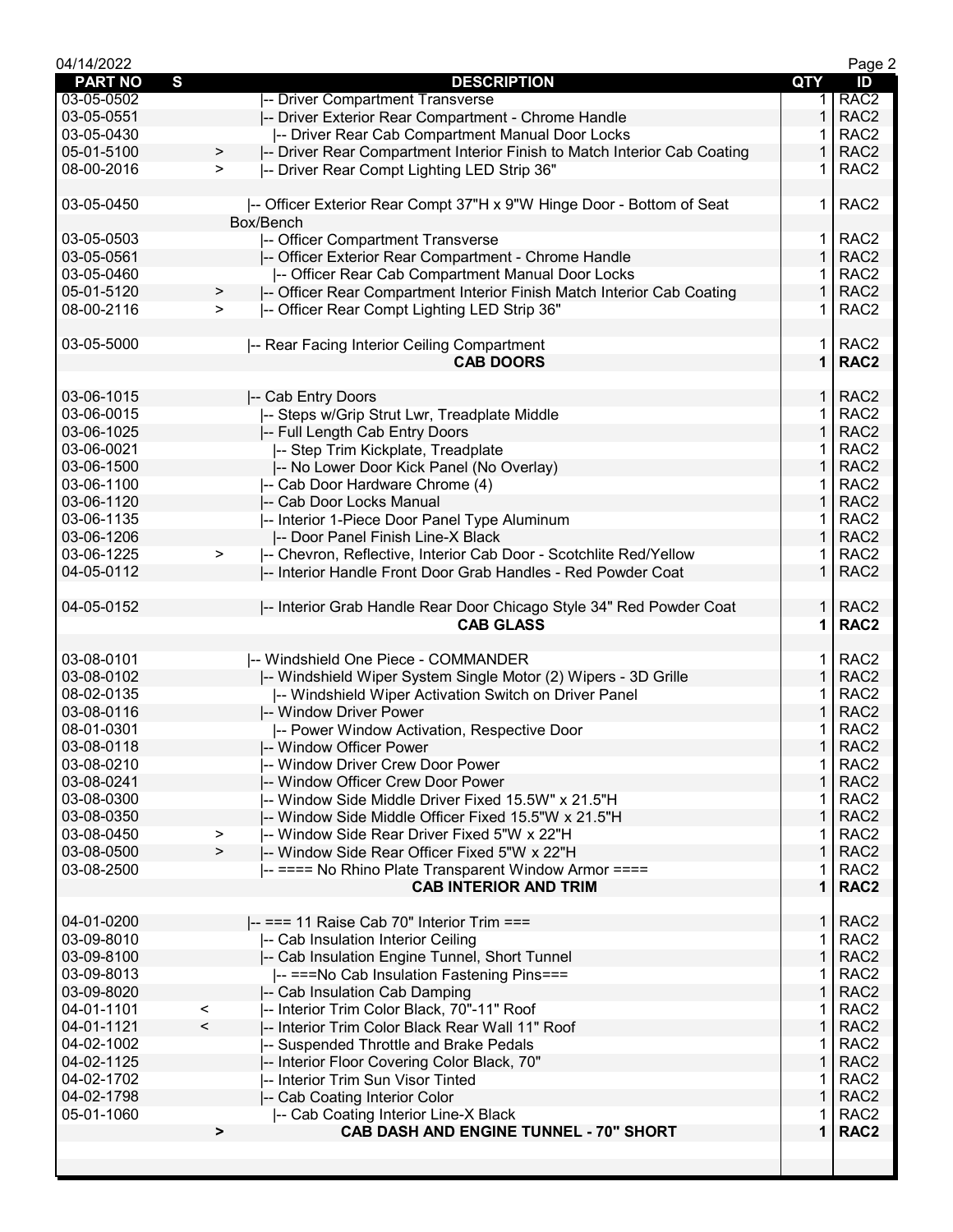| 04/14/2022               |                                                                              |                | Page 3                               |
|--------------------------|------------------------------------------------------------------------------|----------------|--------------------------------------|
| <b>PART NO</b>           | S<br><b>DESCRIPTION</b>                                                      | QTY            | ID                                   |
| 04-03-0800               | -- Cab Dash & Engine Tunnel, Composite Dash - Short Tunnel<br>$\geq$         | 1              | RAC <sub>2</sub>                     |
| 04-03-1022               | $\geq$<br>-- Cab Dash & Engine Tunnel Line-X Coating Black                   | 1              | RAC <sub>2</sub>                     |
| 04-03-1202               | -- Flat Mntg Plate - Rear Engine Tunnel - Composite Dash, Short Tunnel       | 1              | RAC <sub>2</sub>                     |
| 04-03-2100               | -- Officer Glove Compt - Composite Dash                                      | 1              | RAC <sub>2</sub>                     |
| 04-03-2200               | -- Engine Tunnel Kick Plate, Alum TP                                         | 1              | RAC <sub>2</sub>                     |
|                          |                                                                              |                |                                      |
|                          | <b>CUSTOM CONSOLE</b>                                                        | 1              | RAC <sub>2</sub>                     |
|                          |                                                                              |                |                                      |
| 04-04-1100               | -- Havis Console                                                             | 1.             | RAC <sub>2</sub>                     |
| 04-04-1101               | -- Havis Console - Pre Configured                                            | $\mathbf{1}$   | RAC <sub>2</sub>                     |
| 04-04-1111               | ><br>-- Mic Tab(s)                                                           | 2              | RAC <sub>2</sub>                     |
| 04-04-1121               | -- Switch Plate (7) Switches VMUX<br>>                                       | $\mathbf{1}$   | RAC <sub>2</sub>                     |
| 04-04-1U00               | -- Havis Console - Upper Portion                                             | 1              | RAC <sub>2</sub>                     |
| 04-04-U010               |                                                                              | 1              | RAC <sub>2</sub>                     |
|                          | -- Havis Console - Upper Portion - Option 10                                 | 1              | RAC <sub>2</sub>                     |
| 04-04-1126               | -- Black Plate(s) for Communication Radio<br>< >                             |                |                                      |
| 04-04-1134               | $\,>$<br>-- Black Plates with (2) Power Point & (1) Dual USB Power Point     | $\overline{2}$ | RAC <sub>2</sub>                     |
| 04-04-1176               | -- Black Plate for Siren<br>$\langle$ $>$                                    | 1              | RAC <sub>2</sub>                     |
| 04-04-1201               | $\, > \,$<br>-- Black Plate for AM/FM Radio                                  | 1              | RAC <sub>2</sub>                     |
| 04-04-2L00               | -- Havis Console - Lower Portion                                             | 1              | RAC <sub>2</sub>                     |
| 04-04-L005               | I-- Havis Console - Lower Portion - Option 5                                 | 1              | RAC <sub>2</sub>                     |
| 04-04-1116               | -- Black Blank Plate<br>>                                                    | 1              | RAC <sub>2</sub>                     |
| 04-04-1146               | -- Locking Assy Box<br>>                                                     | $\mathbf 1$    | RAC <sub>2</sub>                     |
| 04-04-1151               | -- Open Assy Box<br>$\, > \,$                                                | 1              | RAC <sub>2</sub>                     |
| 04-04-1161               | -- Cup Holder, Dual<br>$\,>$                                                 | $\overline{c}$ | RAC <sub>2</sub>                     |
| 08-01-0140               | -- Instrumentation Panel Inlay - Job Color<br>$\, > \,$                      | 1              | RAC <sub>2</sub>                     |
|                          | <b>CAB HEADER - HEAT AND AC</b>                                              | 1              | RAC <sub>2</sub>                     |
|                          |                                                                              |                |                                      |
| 03-08-4000               | Cab Header / Heating and AC                                                  | $\mathbf{1}$   | RAC <sub>2</sub>                     |
| 05-02-0010               | -- Heating w/ Air Conditioning, Overhead, VMUX<br>>                          | $\mathbf 1$    | RAC <sub>2</sub>                     |
| 05-01-6010               | $\langle$ ><br>-- Cab Paint A/C Condenser on Roof                            | $\mathbf{1}$   | RAC <sub>2</sub>                     |
| 05-02-0048               | -- Heater Hose - Rubber                                                      | 1              | RAC <sub>2</sub>                     |
| 05-02-0053               | -- ===== No Additional HVAC Requirements====                                 | $\mathbf{1}$   | RAC <sub>2</sub>                     |
|                          |                                                                              | 1              | RAC <sub>2</sub>                     |
| 05-02-0200               | -- A/C Condenser Location Roof Mount Mid Center                              | 1              |                                      |
| 05-02-0300               | -- Auxiliary Defroster Fans<br>>                                             |                | RAC <sub>2</sub>                     |
| 05-02-0600               | -- Rosenbauer CleanAir Cab Recirculation Air Scrubber<br>$\langle$ $>$       | 1              | RAC <sub>2</sub><br>RAC <sub>2</sub> |
| 05-02-0799               | -- ======No Auxiliary Roof Mounted A/C Coleman Roughneck 13.5K<br>><br>===== |                |                                      |
| 08-02-0121               | -- Heat & A/C Activation VISTA, Rear Crew Manual                             |                | $1$ RAC2                             |
| 08-02-0100               | -- Rear Crew Controls Manual - Located Overhead Center                       | $\mathbf{1}$   | RAC <sub>2</sub>                     |
|                          | <b>SEATS</b>                                                                 | $\mathbf{1}$   | RAC <sub>2</sub>                     |
|                          |                                                                              |                |                                      |
| 03-09-0105               | I-- Seat Color Black/Red Seat Belt                                           | 1.             | RAC <sub>2</sub>                     |
| 03-09-01X3               | -- Seat Driver 911 Seats Inc XL 10-Way Electric ABTS<br>$\geq$               | 1              | RAC <sub>2</sub>                     |
| 03-09-000A               | -- Single Retractor Seat Belt - Seats Inc                                    | $\mathbf{1}$   | RAC <sub>2</sub>                     |
| 03-09-0121               | -- Seat Back Non-SCBA                                                        | 1              | RAC <sub>2</sub>                     |
| 03-09-02X3               | -- Seat Mounting Driver Electric XL - Seats Inc                              | $\mathbf{1}$   | RAC <sub>2</sub>                     |
| 03-09-0902               | -- Seat Material Turnout Tuff                                                | $\mathbf 1$    | RAC <sub>2</sub>                     |
|                          |                                                                              | $\mathbf{1}$   | RAC <sub>2</sub>                     |
| 03-09-0920               | -- Seat Logo Rosenbauer                                                      |                |                                      |
| 03-09-3010<br>03-09-3236 | -- Driver Seat Box Storage Compartment<br>$\,$                               | 1.<br>1.       | RAC <sub>2</sub>                     |
|                          | -- Seat Box Driver & Officer Storage Access Doors (2) Driver/Officer         |                | RAC <sub>2</sub>                     |
| 03-09-024A               | -- Seat Officer 911 XL Seats Inc Fixed ABTS                                  | $\mathbf{1}$   | RAC <sub>2</sub>                     |
| 03-09-000A               | -- Single Retractor Seat Belt - Seats Inc                                    | 1              | RAC <sub>2</sub>                     |
| 03-09-011A               | -- Seat Back SCBA Halo Center Cushion Release                                | $\mathbf{1}$   | RAC <sub>2</sub>                     |
| 03-09-02X5               | -- Seat Mounting Officer Fixed XL Seats Inc                                  | 1              | RAC <sub>2</sub>                     |
| 03-09-0311               | -- Parade Panels                                                             | 1              | RAC <sub>2</sub>                     |
| 03-09-0902               | -- Seat Material Turnout Tuff                                                | 1              | RAC <sub>2</sub>                     |
| 03-09-0920               |                                                                              | 1              | RAC <sub>2</sub>                     |
| 03-09-3020               | -- Seat Logo Rosenbauer                                                      |                |                                      |
|                          | -- Officer Seat Box Storage Compartment                                      |                | RAC <sub>2</sub>                     |
|                          |                                                                              |                |                                      |
|                          |                                                                              |                |                                      |
|                          |                                                                              |                |                                      |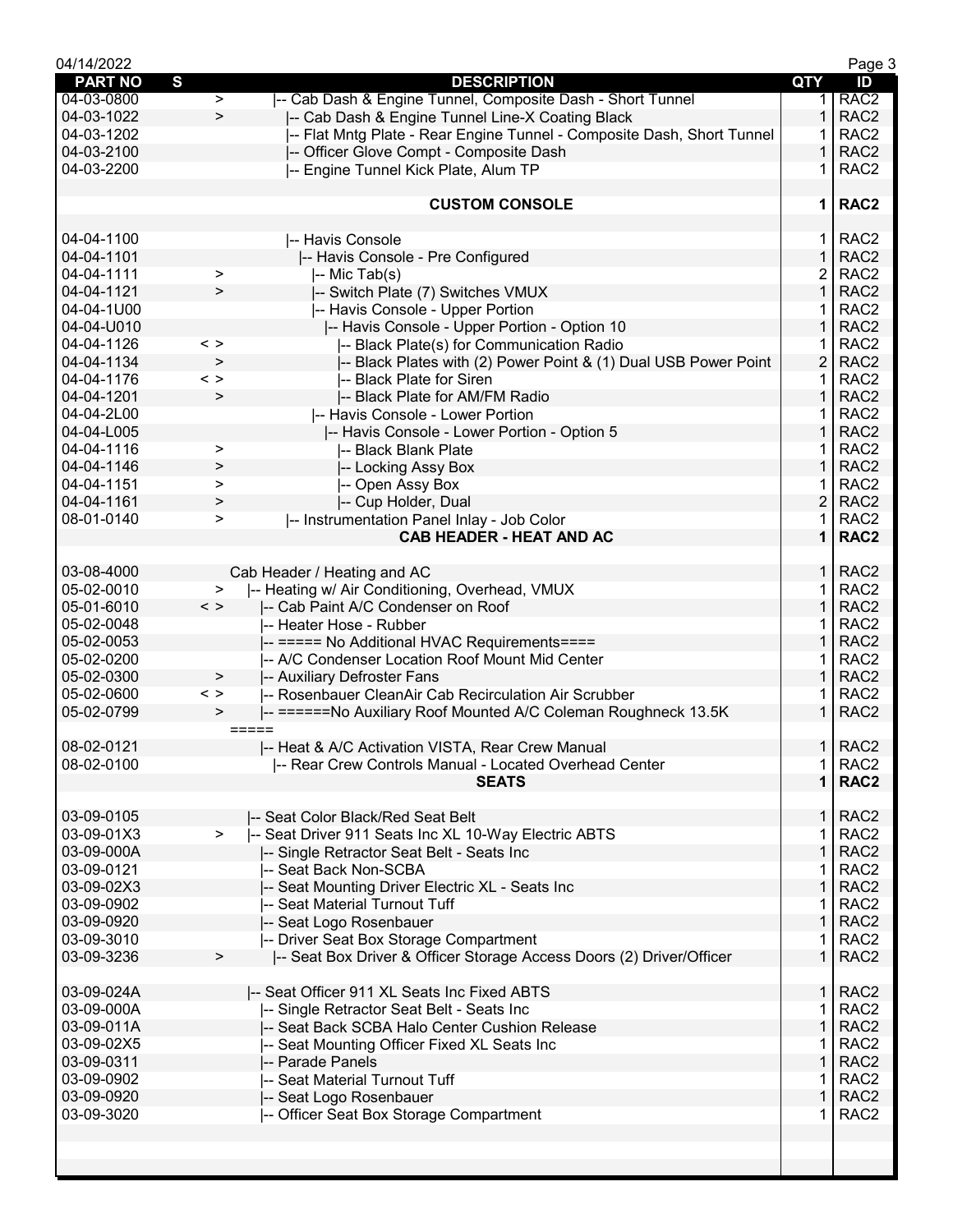| 04/14/2022     |                                                                         |                | Page 4                               |
|----------------|-------------------------------------------------------------------------|----------------|--------------------------------------|
| <b>PART NO</b> | $\mathbf{s}$<br><b>DESCRIPTION</b>                                      | <b>QTY</b>     | ID                                   |
| 03-09-033A     | -- Two (2) Outboard Rear Facing Seats - XL<br>$\geq$                    | 1.             | RAC <sub>2</sub>                     |
| 03-09-035B     | $\prec$<br>-- Seat Crew Rear Facing Outer 911 Seats Inc XL Flip-Up ABTS | $\overline{2}$ | RAC <sub>2</sub>                     |
| 03-09-000A     | -- Single Retractor Seat Belt - Seats Inc                               | $\overline{2}$ | RAC <sub>2</sub>                     |
| 03-09-011A     | -- Seat Back SCBA Halo Center Cushion Release                           | $\overline{2}$ | RAC <sub>2</sub>                     |
| 03-09-0310     | -- ==== No Parade Panels ====                                           | 2              | RAC <sub>2</sub>                     |
| 03-09-038A     | -- Seat Mounting Rear Facing Outer - XL Seats Inc.                      | $\overline{2}$ | RAC <sub>2</sub>                     |
| 03-09-0902     | -- Seat Material Turnout Tuff                                           | $\overline{2}$ | RAC <sub>2</sub>                     |
| 03-09-0920     | -- Seat Logo Rosenbauer                                                 | $\overline{2}$ | RAC <sub>2</sub>                     |
|                |                                                                         |                |                                      |
| 03-09-041A     | -- Two (2) Center Forward Facing Seats - XL<br>>                        | 1 I            | RAC <sub>2</sub>                     |
| 03-09-055B     | $\prec$<br>-- Seat Crew Forward Facing Center 911 Seats Inc XL Flip-up  | $\overline{2}$ | RAC <sub>2</sub>                     |
| 03-09-000A     | -- Single Retractor Seat Belt - Seats Inc                               | $\overline{2}$ | RAC <sub>2</sub>                     |
| 03-09-011A     | -- Seat Back SCBA Halo Center Cushion Release                           | 2              | RAC <sub>2</sub>                     |
| 03-09-0310     | $--==$ No Parade Panels ====                                            | $\overline{2}$ | RAC <sub>2</sub>                     |
| 03-09-057A     | -- Seat Mounting Forward Facing Center - XL                             | $\overline{2}$ | RAC <sub>2</sub>                     |
| 03-09-0902     | -- Seat Material Turnout Tuff                                           | 2 <sup>1</sup> | RAC <sub>2</sub>                     |
|                |                                                                         | $\overline{2}$ | RAC <sub>2</sub>                     |
| 03-09-0920     | -- Seat Logo Rosenbauer                                                 |                |                                      |
|                |                                                                         |                |                                      |
| 03-09-3110     | -- Seat Bench (70) Full Width, Forward Facing<br>$\geq$                 | 1 I            | RAC <sub>2</sub>                     |
| 03-09-4001     | -- Seat Box Finish - Match Cab Interior Coating                         | $\mathbf 1$    | RAC <sub>2</sub>                     |
|                |                                                                         |                |                                      |
|                | <b>CAB EXTERIOR - 54"</b>                                               |                | 1   RAC2                             |
|                |                                                                         |                |                                      |
| 04-05-1900     | <b>Exterior Grab Handles 18" Aluminum</b>                               |                | $1$ RAC2                             |
| 04-05-1912     | -- Exterior Grab Handles Bare Aluminum w/ Dual Lighting                 | 1.             | RAC <sub>2</sub>                     |
| 04-05-200A     | -- Exterior Grab Handles with Dual Lighting Amber & White LED Lighting  | $\mathbf{1}$   | RAC <sub>2</sub>                     |
|                | 18"                                                                     |                |                                      |
| 04-05-2060     | I-- Exterior Grab Handles Stainless Steel Scuff Plate 18"               | 1 I            | RAC <sub>2</sub>                     |
| 08-01-0800     | -- Grab Handle LED Light Actvtn w/ Parking Brake<br>$\,<\,$             | 1.             | RAC <sub>2</sub>                     |
|                |                                                                         |                |                                      |
|                | <b>CAB FRONT FASCIA</b>                                                 | 1 <sup>1</sup> | RAC <sub>2</sub>                     |
|                |                                                                         |                |                                      |
| 04-08-0010     | ===== Traditional Front with Rectangular Headlamp Bezels =====          | 1 <sup>1</sup> | RAC <sub>2</sub>                     |
| 04-08-0140     | -- Front Grille, 3D Stainless Steel                                     | $\mathbf{1}$   | RAC <sub>2</sub>                     |
| 04-08-0022     | -- Wing Light Bezel - Stainless                                         |                | RAC <sub>2</sub>                     |
| 04-08-0125     | -- Front Grille Inlay, Black Honeycomb w/ stainless steel bars          | 1.             | RAC <sub>2</sub>                     |
|                |                                                                         |                |                                      |
|                |                                                                         |                |                                      |
| 06-03-2010     | -- Fluid Checks & Fills at Grille L9                                    | 1.             | RAC <sub>2</sub>                     |
| 08-00-050C     |                                                                         | $\mathbf{1}$   | RAC <sub>2</sub>                     |
|                | -- Headlights, LED, Quad, with Rectangular Bezel - HiViz                |                |                                      |
| 08-00-0540     | -- Headlight Location - Upper Bucket<br>$\langle$ >                     | 1              | RAC <sub>2</sub><br>RAC <sub>2</sub> |
| 08-00-0603     | -- Front Turn Signals Whelen M6 LED (2)                                 | 1              |                                      |
| 08-00-0630     | $\langle$ ><br>-- Turn Signal Located Below Headlights                  | 1              | RAC <sub>2</sub>                     |
| 08-00-0608     | -- Front Marker Lamps Face Mounted LED (Center 3 Lightings, 2 Corner)   | 1              | RAC <sub>2</sub>                     |
| 08-00-061C     | -- Side Marker Light LED - Chrome (2)                                   | 1              | RAC <sub>2</sub>                     |
| 08-01-0303     | -- Headlight & Marker Light Activated Rocker Switch Driver Panel        | 1              | RAC <sub>2</sub>                     |
| 08-00-0652     | -- === No upper wing warning lights ===                                 | 1              | RAC <sub>2</sub>                     |
| 04-08-0151     | <b>Cab Fender Stainless Steel</b>                                       | $\mathbf{1}$   | RAC <sub>2</sub>                     |
| 04-09-0190     | ==== No Stainless-Steel Rear Wall Cap - pick to select ====             | 1              | RAC <sub>2</sub>                     |
| 04-09-0300     | Logo, Commander, Cab Sides                                              | $\mathbf 1$    | RAC <sub>2</sub>                     |
| 04-10-0351     | Mud Flaps Front                                                         | 1.             | RAC <sub>2</sub>                     |
|                |                                                                         |                |                                      |
|                | <b>CAB TILT</b>                                                         | 1.             | RAC <sub>2</sub>                     |
|                |                                                                         |                |                                      |
| 05-00-0221     | Cab Tilt System - Heavy Duty w/ Manual Back Up                          | 1.             | RAC <sub>2</sub>                     |
| 05-00-0021     | -- Cab Tilt Limit Switch                                                | $\mathbf{1}$   | RAC <sub>2</sub>                     |
| 05-00-0045     | -- Cab Tilt Lock Down Indicator                                         | 1.             | RAC <sub>2</sub>                     |
| 05-00-0100     | -- Cab Tilt Control Receptacle Temp                                     | $\mathbf 1$    | RAC <sub>2</sub>                     |
|                |                                                                         |                |                                      |
|                | <b>REARVIEW MIRRORS</b>                                                 |                | 1   RAC2                             |
|                |                                                                         |                |                                      |
|                |                                                                         |                |                                      |
|                |                                                                         |                |                                      |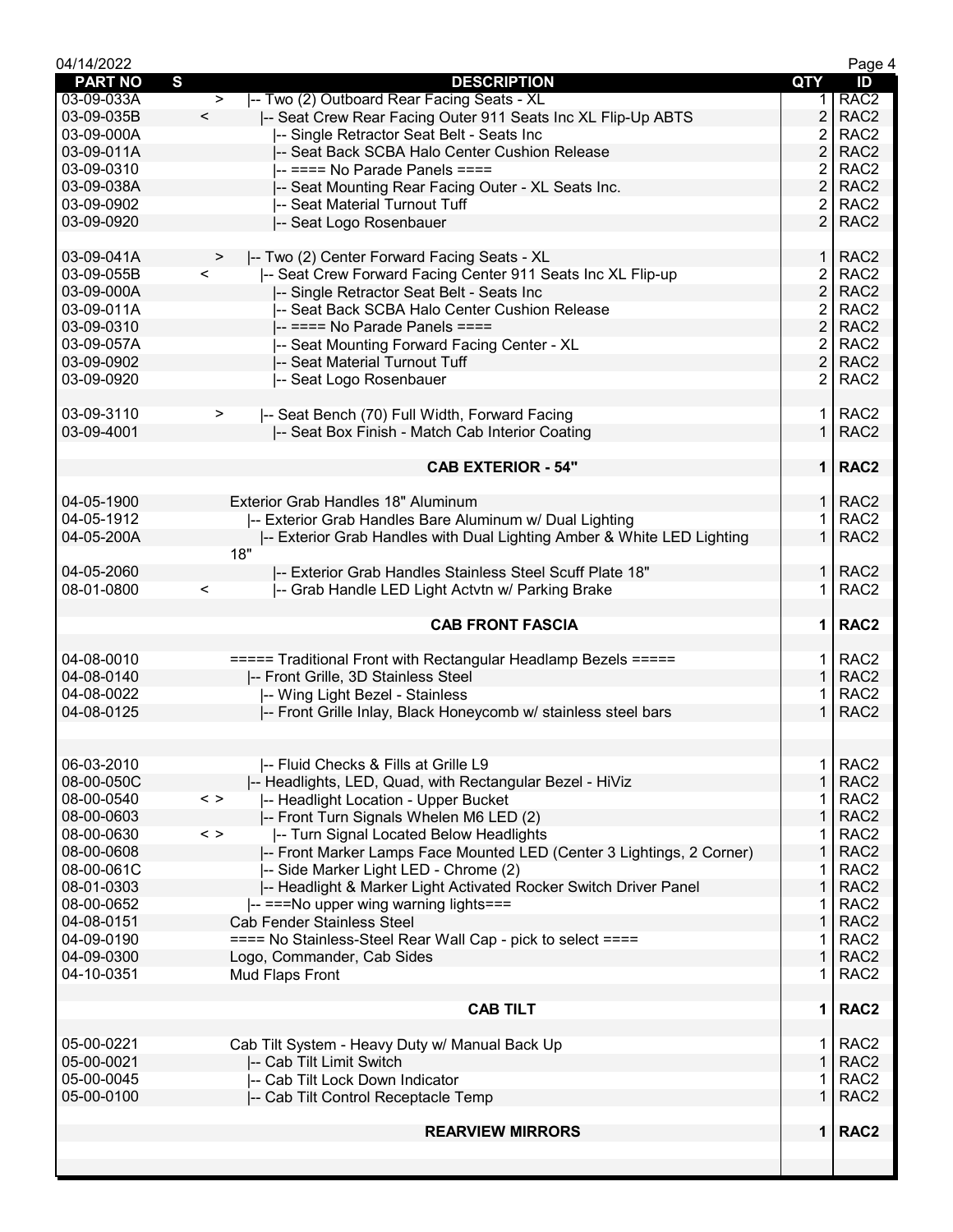| 04/14/2022     |                                                                            |                | Page 5           |
|----------------|----------------------------------------------------------------------------|----------------|------------------|
| <b>PART NO</b> | S<br><b>DESCRIPTION</b>                                                    | QTY            | ID               |
|                |                                                                            |                |                  |
| 05-00-5005     | <b>Bus Style Mirrors</b>                                                   | 1.             | RAC <sub>2</sub> |
| 05-00-7145     | -- Ramco-Bus-Drv Dr Mt (CRM-1750THCHR)-Off Dr Mt                           | 1              | RAC <sub>2</sub> |
|                | (CRM-1750THCHR)-H&R, H&M(UPR)CVX                                           |                |                  |
| 08-01-0821     | -- Rearview Mirror Remote & Heat Switch Driver Panel                       | 1.             | RAC <sub>2</sub> |
|                |                                                                            |                |                  |
|                | <b>EXTERIOR CAB PAINT</b>                                                  | 1.             | RAC <sub>2</sub> |
|                |                                                                            |                |                  |
| 05-01-5015     | Cab Paint Exterior Two Tone                                                | 1.             | RAC <sub>2</sub> |
| 05-01-5020     | $\langle$ ><br>-- Cab Paint Upper / Secondary                              | 1.             | RAC <sub>2</sub> |
| 05-01-5021     | -- Cab Paint Lower / Primary<br>$\langle$ >                                | 1              | RAC <sub>2</sub> |
| 05-01-5025     | -- Cab Paint Exterior Breakline - Standard<br>>                            | $\mathbf{1}$   | RAC <sub>2</sub> |
| 05-01-6051     | -- Cab Undercoating                                                        | 1.             | RAC <sub>2</sub> |
| 05-01-7000     | -- Paint Spray Out<br>$\geq$                                               | $\overline{2}$ | RAC <sub>2</sub> |
|                | <b>FRONT AXLE</b>                                                          | $\mathbf 1$    | RAC <sub>2</sub> |
|                |                                                                            |                |                  |
| 07-05-010B     | Front Axle Hendrickson SteerTek 20000#                                     | 1.             | RAC <sub>2</sub> |
| 07-05-0120     | -- Front Wheel Bearing Lube Oil                                            | $\mathbf{1}$   | RAC <sub>2</sub> |
| 07-05-0272     | -- Front Suspension Hendrickson Parabolic Spring 20K                       | 1              | RAC <sub>2</sub> |
| 07-05-0341     | -- Power Steering Gear TRW TAS 85 w/Assist- 20K and up - L9 Steertek Axle  | $\mathbf{1}$   | RAC <sub>2</sub> |
|                |                                                                            |                |                  |
| 07-06-0420     | -- Chassis Alignment                                                       | 1 <sup>1</sup> | RAC <sub>2</sub> |
| 07-06-0522     | -- Front Cramp Angle 45 Degrees                                            | $\mathbf{1}$   | RAC <sub>2</sub> |
| 07-07-014A     | $\prec$<br> -- (2) Steer Tires 385/65R 22.5 Michelin X Multiway HD XZE "L" | $\mathbf 1$    | RAC <sub>2</sub> |
| 07-06-0436     | -- Counter Acting Balancing Beads<br>$\geq$                                | 2              | RAC <sub>2</sub> |
| 07-07-0723     | S<br>-- (2) Front Wheels Alcoa Dura-Bright 22.5 x 12.25 Aluminum<br>$\,$   | $\mathbf 1$    | RAC <sub>2</sub> |
| 07-07-0940     | -- ==== No Run Flat Tire Safety Ring ====                                  | 1              | RAC <sub>2</sub> |
| 07-07-0920     | -- ==== No Front Full Wheel Cover ====                                     | $\mathbf 1$    | RAC <sub>2</sub> |
| 07-07-0940     | -- ==== No Run Flat Tire Safety Ring ====                                  | 1.             | RAC <sub>2</sub> |
| 07-08-0203     | -- Front Brakes Meritor EX225 Disc 17"                                     | $\mathbf{1}$   | RAC <sub>2</sub> |
|                |                                                                            |                |                  |
|                |                                                                            |                |                  |
| 07-05-0315     | 4 Spoke Steering Wheel with ESC Tilt/Telescopic 18"                        | 1.             | RAC <sub>2</sub> |
|                | <b>REAR AXLE</b>                                                           | 1              | RAC <sub>2</sub> |
|                |                                                                            |                |                  |
| 07-06-0100     | > Rear Axle, Single, 24000# Meritor RS-24-160                              | 1 <sup>1</sup> | RAC <sub>2</sub> |
| 07-06-0201     | -- Rear Suspension Hendrickson FireMaax EX Air 24000#                      | 1.             | RAC <sub>2</sub> |
| 07-08-0253     | -- Rear Brakes Meritor EX225 Disc 17"<br>>                                 | $\mathbf{1}$   | RAC <sub>2</sub> |
| 07-06-0300     | -- Rear Shock Absorbers                                                    | $\mathbf{1}$   | RAC <sub>2</sub> |
| 07-07-0302     | -- (4) Rear Tires 11R 22.5 Michelin XDN2 "H"                               | 1              | RAC <sub>2</sub> |
| 07-06-0436     | -- Counter Acting Balancing Beads<br>$\geq$                                | 4              | RAC <sub>2</sub> |
| 07-07-0787     | -- (4) Rear Wheels Alcoa Dura-Bright 22.5 x 8.25 Aluminum                  | 1              | RAC <sub>2</sub> |
| 07-07-0610     | -- Valve Stem Extension - Single Axle                                      | 1              | RAC <sub>2</sub> |
| 07-07-0925     | -- ==== No Full Wheel Cover, Rear Wheel ====                               | 1              | RAC <sub>2</sub> |
| 07-07-0997     | -- Vehicle Top Speed 70<br>>                                               | 1              | RAC <sub>2</sub> |
| 07-08-0103     | $\,<\,>$<br>-- Electronic Stability Control Single Axle                    | $\mathbf{1}$   | RAC <sub>2</sub> |
| 07-05-0500     | -- Mud/Snow Switch<br>>                                                    | 1              | RAC <sub>2</sub> |
| 07-08-0189     | -- Air Tank Brackets - Hot Dipped Galvanized                               | 1              | RAC <sub>2</sub> |
| 07-08-0301     | -- Park Brake Rear Wheels Only                                             | 1              | RAC <sub>2</sub> |
| 08-02-0130     | -- Park Brake Control Driver Dash                                          | 1              | RAC <sub>2</sub> |
| 07-08-0410     | -- Wabco System Saver 1200                                                 | 1              | RAC <sub>2</sub> |
| 07-08-0551     | -- Moisture Ejectors Manual                                                | $\mathbf{1}$   | RAC <sub>2</sub> |
| 07-08-0570     | -- Air Supply Lines Nylon                                                  | 1.             | RAC <sub>2</sub> |
|                |                                                                            |                |                  |
| 07-09-001A     | > Frame Single Channel 35" Frame Width                                     | $\mathbf{1}$   | RAC <sub>2</sub> |
| 07-09-0035     | -- Wheelbase Range 190" - 199"<br>$\prec$                                  | $\mathbf{1}$   | RAC <sub>2</sub> |
| 07-09-0071     | -- Rear Overhang<br>$\langle$ $>$                                          | 1              | RAC <sub>2</sub> |
| 07-09-0136     | -- Frame/Front Extension Hot Dip Galvanized                                | 1              | RAC <sub>2</sub> |
| 08-09-0200     | -- Galvanized Frame Warranty BR                                            | 1              | RAC <sub>2</sub> |
|                |                                                                            |                |                  |
|                |                                                                            |                |                  |
|                |                                                                            |                |                  |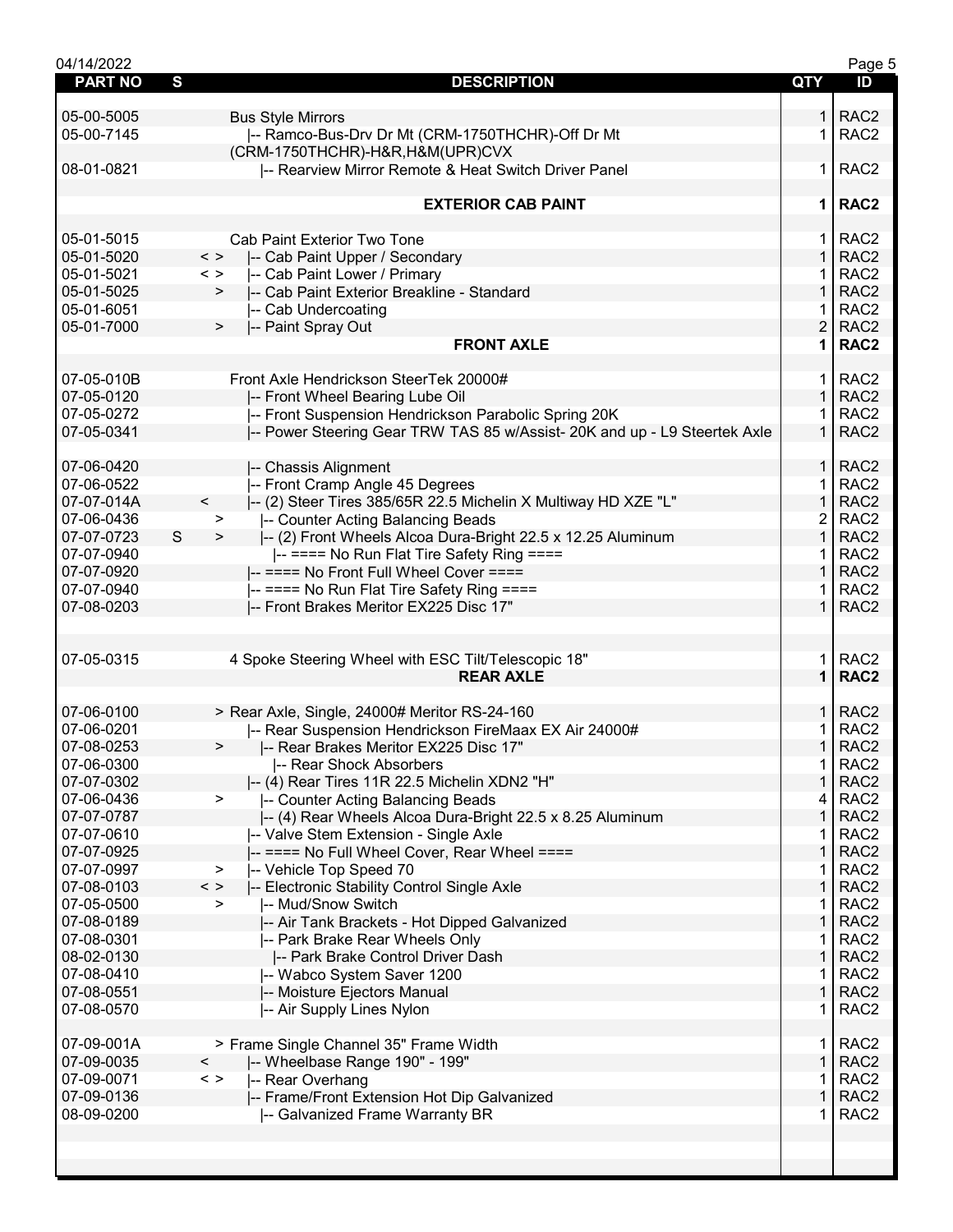| 04/14/2022          |                                                                                       |                | Page 6           |
|---------------------|---------------------------------------------------------------------------------------|----------------|------------------|
| <b>PART NO</b><br>S | <b>DESCRIPTION</b>                                                                    | QTY            | ID               |
|                     |                                                                                       |                |                  |
| 07-13-0116          | -- Front Suction - Universal Frame                                                    | 1.             | RAC <sub>2</sub> |
| 07-13-0110          | -- Front Bumper Suction 5" Officer Behind Front of Cab                                | 1              | RAC <sub>2</sub> |
| 07-13-0302          | -- Tow Hooks Painted - Shipped Loose                                                  | $\mathbf{1}$   | RAC <sub>2</sub> |
|                     |                                                                                       |                |                  |
|                     | <b>ENGINE</b>                                                                         | 1 <sup>1</sup> | RAC <sub>2</sub> |
|                     |                                                                                       |                |                  |
| 06-00-0050          | -- Engine Placement                                                                   | $\mathbf 1$    | RAC <sub>2</sub> |
| 06-00-1610          | -- Engine, Cummins L9, Base Spec, 2021- Commander                                     | 1              | RAC <sub>2</sub> |
| 06-00-0051          |                                                                                       | 1              | RAC <sub>2</sub> |
|                     | -- Cummins L9 Surcharge                                                               |                |                  |
| 06-00-1622          | -- 450HP Cummins L9 - 2021<br>$\,>\,$                                                 | 1              | RAC <sub>2</sub> |
| 06-02-1110          | -- Fan Clutch - L9                                                                    | $\mathbf 1$    | RAC <sub>2</sub> |
| 06-04-3000          | I-- Fan Clutch Programming - Standard                                                 | 1.             | RAC <sub>2</sub> |
| 06-02-1526          | -- Auxiliary Engine Brake Compression Brake (JAKE)<br>>                               | $\mathbf{1}$   | RAC <sub>2</sub> |
| 08-01-0206          | -- Auxiliary Engine Brake Control On/Off & Low/Med/Hg Switch Driver<br>$\geq$         | 1.             | RAC <sub>2</sub> |
|                     | Panel VMUX                                                                            |                |                  |
| 06-02-2003          | -- AC Compressor - L9                                                                 | $\mathbf 1$    | RAC <sub>2</sub> |
| 06-03-1010          | -- Engine High Idle Speed 1250 RPM                                                    | $\mathbf 1$    | RAC <sub>2</sub> |
| 06-03-1026          | -- Engine High Idle Control Manual & Automatic Switch Dr Panel - VMUX<br>$\, > \,$    | 1              | RAC <sub>2</sub> |
| 06-05-3010          | -- Engine Air Intake Filtration and Restriction L9                                    | 1              | RAC <sub>2</sub> |
| 06-06-3745          | -- Engine Exhaust System One Piece Officer Side, L9, 2021                             | 1.             | RAC <sub>2</sub> |
|                     |                                                                                       | $\mathbf 1$    | RAC <sub>2</sub> |
| 06-06-4006          | -- DEF Tank - Commander                                                               |                |                  |
| 06-06-4100          | -- DEF Tank Access Fill Door                                                          | 1.             | RAC <sub>2</sub> |
| 06-08-0100          | -- Engine Exh Acc Temp Mitigation                                                     | 1              | RAC <sub>2</sub> |
| 06-08-0200          | -- Engine Exhaust Wrap                                                                | 1              | RAC <sub>2</sub> |
| 08-02-0140          | -- DPF Control Regeneration Switch & Inhibit Switch Covered                           | 1              | RAC <sub>2</sub> |
| 06-04-2002          | -- Engine Cooling System-L9                                                           | 1              | RAC <sub>2</sub> |
| 06-04-4010          | -- Coolant Valve Shut Off Valve w/Connection - For Additional Heater                  | $\mathbf 1$    | RAC <sub>2</sub> |
| 06-05-1002          | -- Engine Pump Heat Exchanger L9                                                      | 1.             | RAC <sub>2</sub> |
|                     |                                                                                       |                |                  |
|                     | <b>TRANSMISSION</b>                                                                   | 1 <sup>1</sup> | RAC <sub>2</sub> |
|                     |                                                                                       |                |                  |
| 07-01-0100          | -- Transmission Allison 3000 EVS                                                      | 1.             | RAC <sub>2</sub> |
| 07-01-0500          | -- Transmission Fluid - Standard                                                      | $\mathbf 1$    | RAC <sub>2</sub> |
| 07-02-0008          | -- Transmission GEN V-E Push Button Key Pad                                           | 1              | RAC <sub>2</sub> |
| 07-02-0052          | -- Transmission Mode Programming 5th Startup/5th Mode                                 | 1              | RAC <sub>2</sub> |
| 07-02-0066          | -- Transmission Feature Programming I/O Package 198/Pumper                            | 1              | RAC <sub>2</sub> |
| 07-02-0251          |                                                                                       | $\mathbf{1}$   | RAC <sub>2</sub> |
|                     | -- Driveline Spicer 1710 HD                                                           |                |                  |
|                     |                                                                                       |                |                  |
|                     |                                                                                       |                |                  |
| 07-04-0120          | -- Fuel Filter/Water Separator Cummins FS1098                                         | 1.             | RAC <sub>2</sub> |
| 07-04-0312          | -- Fuel Tank 68 Gallon/257 Liter - Dual Fill                                          | $\mathbf{1}$   | RAC <sub>2</sub> |
| 07-04-0216          | I-- Fuel Lines Aramid Braid                                                           | 1.             | RAC <sub>2</sub> |
| 07-04-0225          | -- Fuel Shutoff Valve (2) at Filter                                                   | $\mathbf{1}$   | RAC <sub>2</sub> |
| 07-04-0230          | -- Fuel Cooler Rearward of Battery Box                                                | 1.             | RAC <sub>2</sub> |
|                     |                                                                                       |                |                  |
| 08-00-0414          | -- Alternator Leece-Neville 350 Amp, Brushless                                        | 1 <sup>1</sup> | RAC <sub>2</sub> |
|                     | <b>ELECTRICAL SYSTEM</b>                                                              | $\mathbf 1$    | RAC <sub>2</sub> |
|                     |                                                                                       |                |                  |
| 08-00-0100          | > Electrical System 12V DC Weldon V-MUX                                               | 1 I            | RAC <sub>2</sub> |
| 08-01-0051          | -- Driver & Officer VISTA Display Weldon Vista IV                                     | 1              | RAC <sub>2</sub> |
| 08-01-0054          | -- Driver Panel / Switch Panel (6 Switches) Under the Vista Screen                    | $\mathbf{1}$   | RAC <sub>2</sub> |
| 08-09-0249          | -- V-MUX WARRANTY - 4 YEAR                                                            | 1.             | RAC <sub>2</sub> |
|                     |                                                                                       |                |                  |
|                     |                                                                                       |                |                  |
| 08-02-0176          | $\langle$ ><br>I-- Assc Power Distribution Panel - 12 Position 40A Batt Dir W/ Ground | 2 <sup>1</sup> | RAC <sub>2</sub> |
| 08-02-0521          | -- ====No PWR Cable for Additional Pwr Studs====                                      | 1.             | RAC <sub>2</sub> |
|                     |                                                                                       |                |                  |
|                     |                                                                                       |                |                  |
| 08-03-0110          | -- Communication Antenna Base Cab Roof - RBM Supplied<br>$\,<\,$                      | 1 <sup>1</sup> | RAC <sub>2</sub> |
|                     |                                                                                       |                |                  |
|                     |                                                                                       |                |                  |
|                     |                                                                                       |                |                  |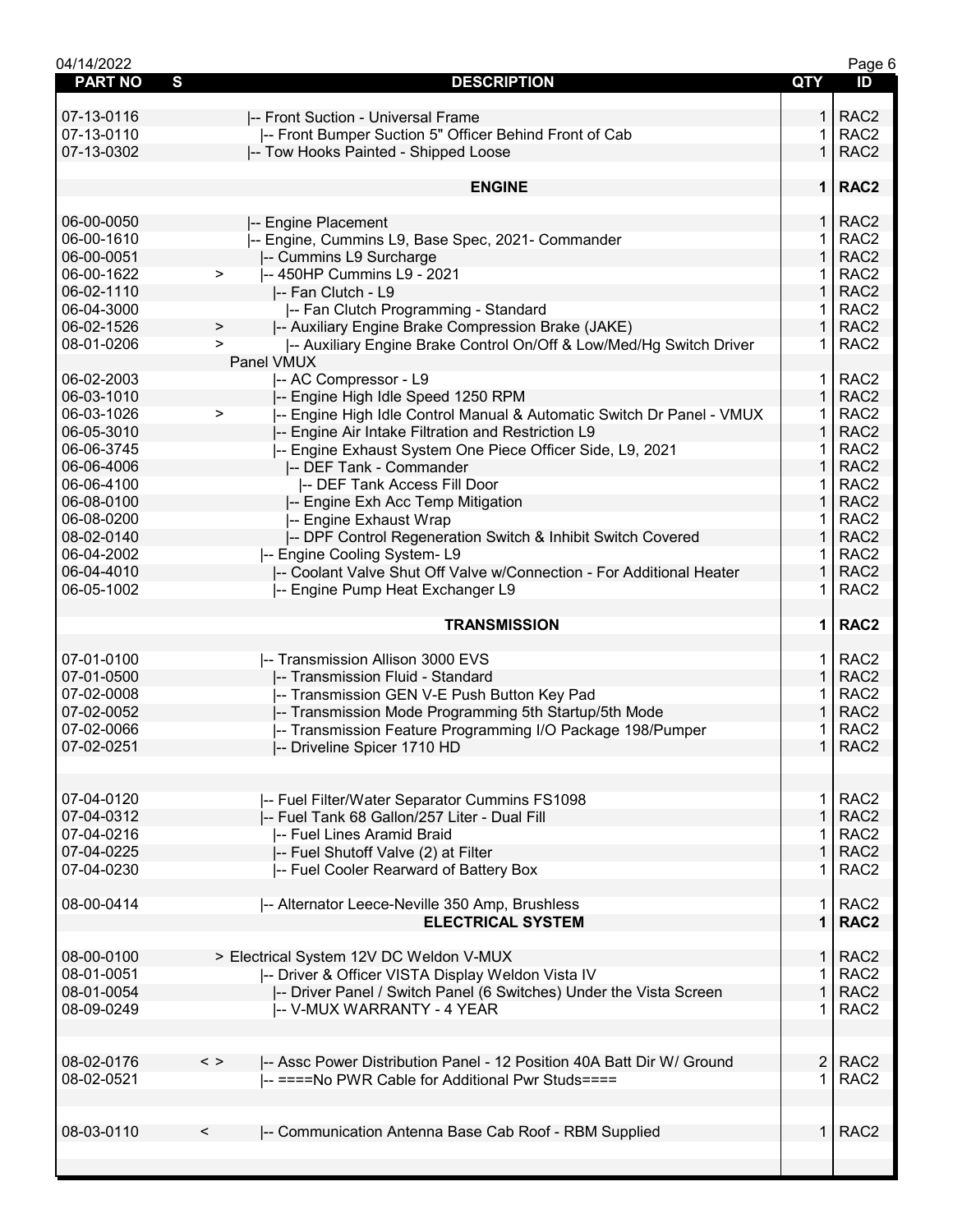| 04/14/2022               |                                                                             |                | Page 7           |
|--------------------------|-----------------------------------------------------------------------------|----------------|------------------|
| <b>PART NO</b>           | $\mathbf{s}$<br><b>DESCRIPTION</b>                                          | QTY            | ID               |
| 08-03-0231               | -- Ant Cable Routing Under Dash Panel                                       |                | RAC <sub>2</sub> |
|                          |                                                                             |                |                  |
| 08-04-1300               | -- Radio WB/AM/FM/CD -Overhead Mount<br>$\geq$                              | $\mathbf 1$    | RAC <sub>2</sub> |
| 08-04-1140               | -- Overhead Radio Mount - driver's side                                     | $\mathbf{1}$   | RAC <sub>2</sub> |
| 08-04-2000               | -- Two (2) Speakers                                                         |                | RAC <sub>2</sub> |
| 08-02-0610               | -- Weldon VDR/Seat Belt Warn - VISTA                                        | 1              | RAC <sub>2</sub> |
|                          |                                                                             |                |                  |
|                          |                                                                             |                |                  |
| 08-01-001C               | -- Commander Digital Gauge Composite Dash                                   | 1 <sup>1</sup> | RAC <sub>2</sub> |
| 08-01-001J               | -- Instrumentation Standard Digital Display With DEF                        | 1              | RAC <sub>2</sub> |
|                          |                                                                             |                |                  |
| 08-00-0340               | 6 Battery System                                                            | 1.             | RAC <sub>2</sub> |
| 08-00-0322               | -- Batteries (6) Group 31                                                   | 1              | RAC <sub>2</sub> |
| 08-00-023A               | -- Battery Box Driver/Officer Side Hot dipped Galvinized Steel w/Covers - 6 |                | RAC <sub>2</sub> |
|                          | <b>Battery</b>                                                              |                |                  |
| 08-00-0248               | -- Battery Cables (6)                                                       | $\mathbf 1$    | RAC <sub>2</sub> |
| 08-00-0251               | -- Battery Jumper Studs Front Driver Lower Step                             | $\mathbf{1}$   | RAC <sub>2</sub> |
| 08-01-0034               | -- 2 Position Battery Master - Driver's Kick Plate                          | 1.             | RAC <sub>2</sub> |
| 08-01-0036               | -- Ignition Switch                                                          | $\mathbf{1}$   | RAC <sub>2</sub> |
| 08-01-0040               | -- Power & Ground Stud 40A Batt Direct / 15A Ignition<br>$\geq$             | 1.             | RAC <sub>2</sub> |
|                          |                                                                             |                |                  |
|                          |                                                                             |                |                  |
|                          |                                                                             |                |                  |
|                          |                                                                             | 1 <sup>1</sup> | RAC <sub>2</sub> |
| 08-00-0721<br>08-01-0751 | -- Ground Lights LED Whelen 3SC0CDCR                                        | $\mathbf 1$    | RAC <sub>2</sub> |
|                          | -- Ground Lights Activation with Park Brake                                 |                |                  |
|                          |                                                                             |                |                  |
| 08-00-0732               | -- Cab Step Lights LED (1 Per Step)                                         | 1.             | RAC <sub>2</sub> |
| 08-01-0753               | -- Step Lights Activated Respective Side                                    | 1              | RAC <sub>2</sub> |
|                          |                                                                             |                |                  |
|                          |                                                                             |                |                  |
|                          |                                                                             |                |                  |
| 08-00-0758               | -- Interior Door Warning Lts Weldon 15" Amber Direct Flash Mtd Abv Window   | 1.             | RAC <sub>2</sub> |
|                          | <b>DOOR JAMB WARNING LIGHTS</b>                                             | $\mathbf 1$    | RAC <sub>2</sub> |
|                          |                                                                             |                |                  |
|                          |                                                                             |                |                  |
| 08-00-0783               |                                                                             | 1              | RAC <sub>2</sub> |
|                          | -- Engine Compartment Work Light LED (2)                                    |                |                  |
|                          |                                                                             |                |                  |
| 08-00-0791               | -- Interior Overhead LED Lighting - Red/Clear                               | $\mathbf 1$    | RAC <sub>2</sub> |
|                          |                                                                             |                |                  |
|                          |                                                                             |                |                  |
|                          |                                                                             |                |                  |
|                          |                                                                             |                |                  |
|                          |                                                                             |                |                  |
|                          |                                                                             |                |                  |
| 08-00-4090               | > Dr Open/Hazard Wrn Lt, Flash, Whelen 3SR00FRR LED Rnd (Do Not Move        | 1 <sup>1</sup> | RAC <sub>2</sub> |
|                          | Appar                                                                       |                |                  |
|                          |                                                                             |                |                  |
|                          |                                                                             |                |                  |
| 08-01-2010               | Back-Up Alarm Ecco 575                                                      |                | $1$ RAC2         |
|                          |                                                                             |                |                  |
|                          |                                                                             |                |                  |
| 08-02-0660               | -- === NO Captium System - Pick to Select ===                               | $\mathbf{1}$   | RAC <sub>2</sub> |
|                          |                                                                             |                |                  |
|                          | <b>HAAS Alert System</b>                                                    | $\mathbf 1$    | RAC <sub>2</sub> |
|                          |                                                                             |                |                  |
|                          |                                                                             |                |                  |